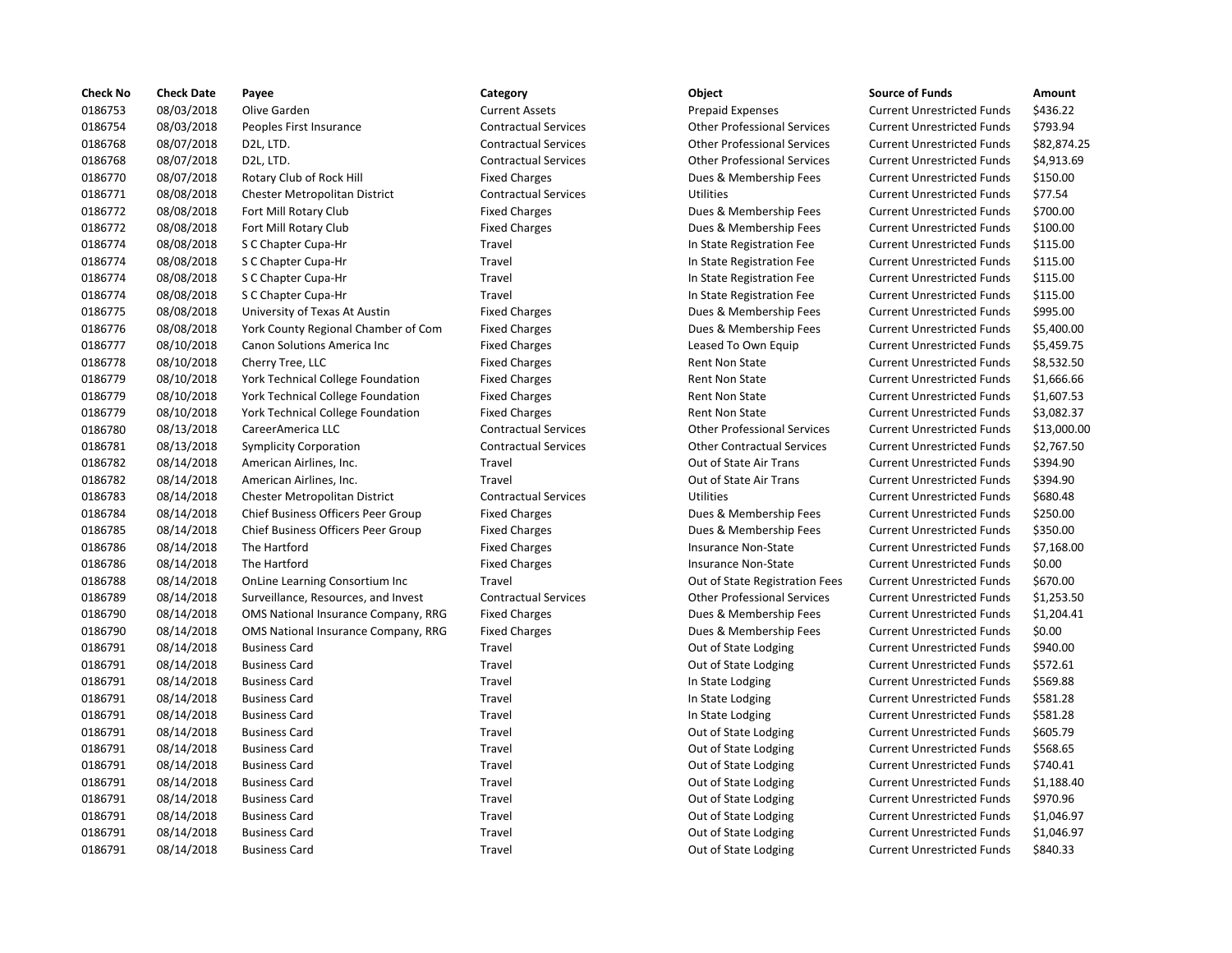| <b>Check No</b> | <b>Check Date</b> | Payee                               | Category                      | Object                               | <b>Source of Funds</b>            | Amount    |
|-----------------|-------------------|-------------------------------------|-------------------------------|--------------------------------------|-----------------------------------|-----------|
| 0186791         | 08/14/2018        | <b>Business Card</b>                | Travel                        | Out of State Lodging                 | <b>Current Unrestricted Funds</b> | \$599.25  |
| 0186791         | 08/14/2018        | <b>Business Card</b>                | Travel                        | Out of State Lodging                 | <b>Current Unrestricted Funds</b> | \$724.83  |
| 0186792         | 08/15/2018        | <b>Business Card</b>                | <b>Supplies and Materials</b> | <b>Education Supplies</b>            | <b>Current Unrestricted Funds</b> | \$349.92  |
| 0186792         | 08/15/2018        | <b>Business Card</b>                | <b>Contractual Services</b>   | <b>Other Professional Services</b>   | <b>Current Unrestricted Funds</b> | \$150.00  |
| 0186793         | 08/15/2018        | <b>Business Card</b>                | <b>Supplies and Materials</b> | <b>Office Supplies</b>               | <b>Current Unrestricted Funds</b> | \$200.92  |
| 0186793         | 08/15/2018        | <b>Business Card</b>                | <b>Supplies and Materials</b> | <b>Education Supplies</b>            | <b>Current Unrestricted Funds</b> | \$9.37    |
| 0186793         | 08/15/2018        | <b>Business Card</b>                | <b>Contractual Services</b>   | <b>Other Professional Services</b>   | <b>Current Unrestricted Funds</b> | \$200.00  |
| 0186793         | 08/15/2018        | <b>Business Card</b>                | Travel                        | In State Misc Travel Exp             | <b>Current Unrestricted Funds</b> | \$35.45   |
| 0186793         | 08/15/2018        | <b>Business Card</b>                | <b>Contractual Services</b>   | <b>Other Contractual Services</b>    | <b>Current Unrestricted Funds</b> | \$1,007.9 |
| 0186793         | 08/15/2018        | <b>Business Card</b>                | Travel                        | Out of State Registration Fees       | <b>Current Unrestricted Funds</b> | \$1,060.0 |
| 0186793         | 08/15/2018        | <b>Business Card</b>                | Travel                        | In State Lodging                     | <b>Current Unrestricted Funds</b> | \$378.56  |
| 0186793         | 08/15/2018        | <b>Business Card</b>                | <b>Supplies and Materials</b> | <b>Food Supplies</b>                 | <b>Current Unrestricted Funds</b> | \$90.49   |
| 0186793         | 08/15/2018        | <b>Business Card</b>                | <b>Contractual Services</b>   | <b>Education &amp; Training Serv</b> | <b>Current Unrestricted Funds</b> | \$1,154.0 |
| 0186793         | 08/15/2018        | <b>Business Card</b>                | Travel                        | In State Lodging                     | <b>Current Unrestricted Funds</b> | \$385.00  |
| 0186793         | 08/15/2018        | <b>Business Card</b>                | <b>Supplies and Materials</b> | <b>Food Supplies</b>                 | <b>Current Unrestricted Funds</b> | \$120.00  |
| 0186794         | 08/15/2018        | Sysco Food Services of Charlotte Ll | <b>Supplies and Materials</b> | <b>Food Supplies</b>                 | <b>Current Unrestricted Funds</b> | \$663.78  |
| 0186794         | 08/15/2018        | Sysco Food Services of Charlotte Ll | <b>Supplies and Materials</b> | <b>Food Supplies</b>                 | <b>Current Unrestricted Funds</b> | \$1,583.8 |
| 0186794         | 08/15/2018        | Sysco Food Services of Charlotte Ll | <b>Supplies and Materials</b> | <b>Food Supplies</b>                 | <b>Current Unrestricted Funds</b> | \$1,623.3 |
| 0186794         | 08/15/2018        | Sysco Food Services of Charlotte Ll | <b>Supplies and Materials</b> | <b>Food Supplies</b>                 | <b>Current Unrestricted Funds</b> | \$1,688.2 |
| 0186795         | 08/15/2018        | Ad Astra Information Systems Llc    | <b>Contractual Services</b>   | <b>Other Contractual Services</b>    | <b>Current Unrestricted Funds</b> | \$7,825.0 |
| 0186795         | 08/15/2018        | Ad Astra Information Systems Llc    | <b>Contractual Services</b>   | <b>Other Contractual Services</b>    | <b>Current Unrestricted Funds</b> | \$7,000.0 |
| 0186796         | 08/15/2018        | Jack L. Anthony, JR                 | <b>Contractual Services</b>   | <b>Other Professional Services</b>   | <b>Current Unrestricted Funds</b> | \$3,500.0 |
| 0186797         | 08/15/2018        | Beam Construction Company, Inc.     | Permanent Improvements        | Renov of Build & Add                 | <b>Unexpended Plant</b>           | \$193,63  |
| 0186798         | 08/15/2018        | <b>Best Rent A Car</b>              | Travel                        | Travel                               | <b>Current Unrestricted Funds</b> | \$55.69   |
| 0186798         | 08/15/2018        | <b>Best Rent A Car</b>              | Travel                        | Travel                               | <b>Current Unrestricted Funds</b> | \$49.56   |
| 0186798         | 08/15/2018        | Best Rent A Car                     | Travel                        | Travel                               | <b>Current Unrestricted Funds</b> | \$39.61   |
| 0186798         | 08/15/2018        | <b>Best Rent A Car</b>              | Travel                        | Travel                               | <b>Current Unrestricted Funds</b> | \$39.61   |
| 0186799         | 08/15/2018        | Caretaker Management Service Inc    | <b>Contractual Services</b>   | <b>Other Contractual Services</b>    | <b>Current Unrestricted Funds</b> | \$400.00  |
| 0186799         | 08/15/2018        | Caretaker Management Service Inc    | <b>Contractual Services</b>   | <b>Other Contractual Services</b>    | <b>Current Unrestricted Funds</b> | \$1,050.0 |
| 0186800         | 08/15/2018        | <b>Carrier Corporation</b>          | <b>Contractual Services</b>   | <b>Other Professional Services</b>   | <b>Current Unrestricted Funds</b> | \$1,410.0 |
| 0186801         | 08/15/2018        | Cengage Learning Inc                | <b>Contractual Services</b>   | <b>Other Professional Services</b>   | <b>Current Unrestricted Funds</b> | \$1,795.0 |
| 0186802         | 08/15/2018        | Chester County Sheriff's Office Att | <b>Contractual Services</b>   | <b>Other Contractual Services</b>    | <b>Current Unrestricted Funds</b> | \$100.00  |
| 0186802         | 08/15/2018        | Chester County Sheriff's Office Att | <b>Contractual Services</b>   | <b>Other Contractual Services</b>    | <b>Current Unrestricted Funds</b> | \$100.00  |
| 0186802         | 08/15/2018        | Chester County Sheriff's Office Att | <b>Contractual Services</b>   | <b>Other Contractual Services</b>    | <b>Current Unrestricted Funds</b> | \$100.00  |
| 0186802         | 08/15/2018        | Chester County Sheriff's Office Att | <b>Contractual Services</b>   | <b>Other Contractual Services</b>    | <b>Current Unrestricted Funds</b> | \$100.00  |
| 0186803         | 08/15/2018        | Davis & Floyd, Inc.                 | Permanent Improvements        | Fees, Arch, Eng & Other              | <b>Unexpended Plant</b>           | \$1,709.2 |
| 0186804         | 08/15/2018        | <b>Interior Plantscapes LLC</b>     | <b>Contractual Services</b>   | <b>Other Professional Services</b>   | <b>Current Unrestricted Funds</b> | \$305.00  |
| 0186805         | 08/15/2018        | McAlister's Deli                    | <b>Contractual Services</b>   | <b>Other Professional Services</b>   | <b>Current Unrestricted Funds</b> | \$60.50   |
| 0186806         | 08/15/2018        | Praxair Distribution Inc            | <b>Supplies and Materials</b> | <b>Education Supplies</b>            | <b>Current Unrestricted Funds</b> | \$272.16  |
| 0186806         | 08/15/2018        | Praxair Distribution Inc            | <b>Supplies and Materials</b> | <b>Education Supplies</b>            | <b>Current Unrestricted Funds</b> | \$616.32  |
| 0186807         | 08/15/2018        | Record Storage Systems              | <b>Contractual Services</b>   | Data Processing Serv                 | <b>Current Unrestricted Funds</b> | \$151.91  |
| 0186808         | 08/15/2018        | Waste Management of the Carolinas   | <b>Contractual Services</b>   | <b>Other Contractual Services</b>    | <b>Current Unrestricted Funds</b> | \$398.30  |
| 0186809         | 08/15/2018        | Watson Tate Savory Architects Inc   | Permanent Improvements        | Reimbursables                        | <b>Unexpended Plant</b>           | \$9.68    |
| 0186809         | 08/15/2018        | Watson Tate Savory Architects Inc   | Permanent Improvements        | Fees, Arch, Eng & Other              | Unexpended Plant                  | \$9,185.8 |
| 0186810         | 08/20/2018        | <b>Bank of America</b>              | Miscellaneous                 | Sales Tax Paid                       | <b>Current Unrestricted Funds</b> | \$419.39  |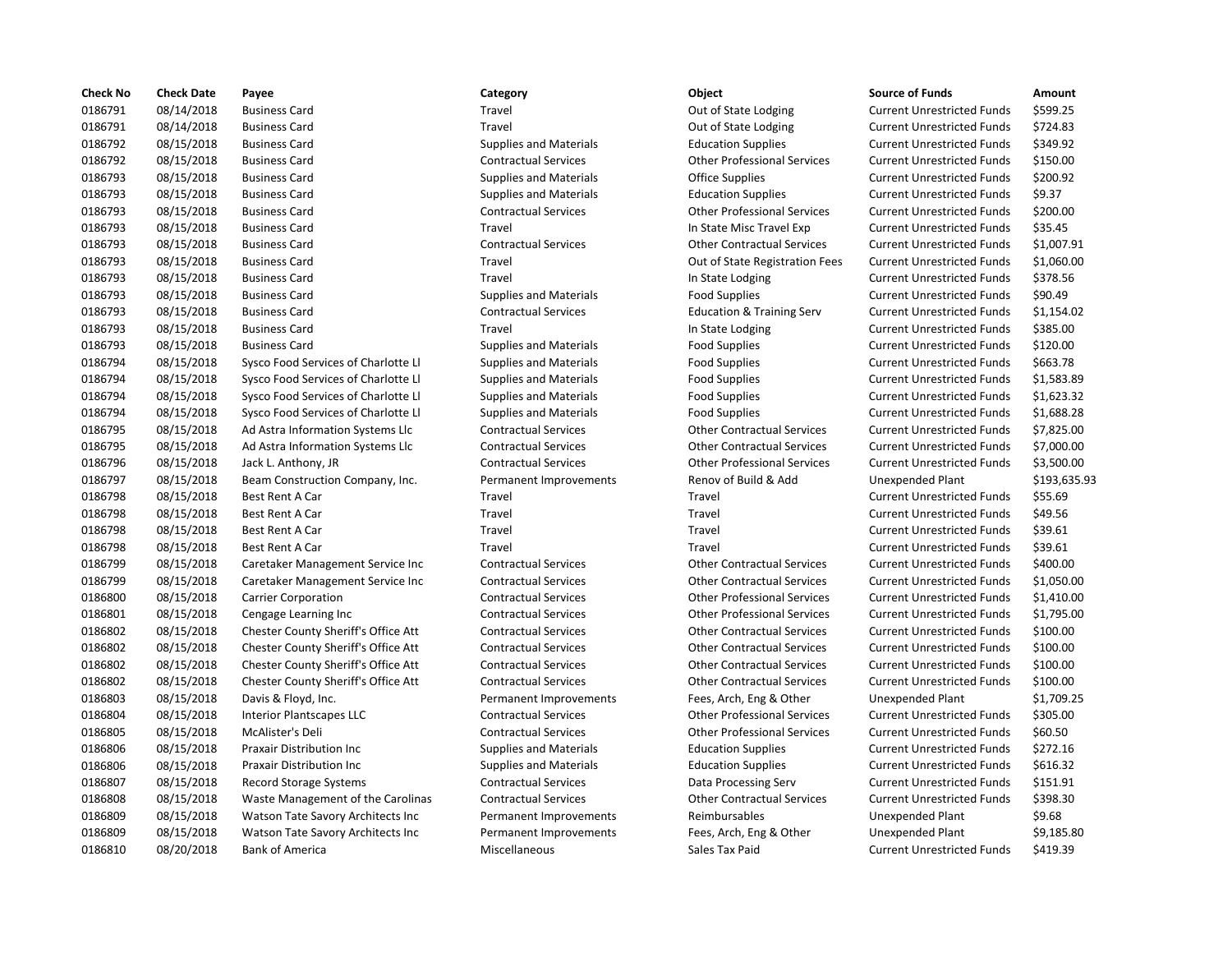| <b>Check No</b> | <b>Check Date</b> | Payee                                      | Category                         | Object                             | <b>Source of Funds</b>            | Amount    |
|-----------------|-------------------|--------------------------------------------|----------------------------------|------------------------------------|-----------------------------------|-----------|
| 0186810         | 08/20/2018        | <b>Bank of America</b>                     | <b>Current Liabilities</b>       | A/P Bank of America                | <b>Current Unrestricted Funds</b> | \$162,21  |
| 0186810         | 08/20/2018        | <b>Bank of America</b>                     | Miscellaneous                    | Hospitaltiy Tax Paid               | <b>Current Unrestricted Funds</b> | \$130.83  |
| 0186810         | 08/20/2018        | <b>Bank of America</b>                     | <b>Current Liabilities</b>       | Sales Tax Payable U7               | <b>Current Unrestricted Funds</b> | \$4,025.7 |
| 0186810         | 08/20/2018        | <b>Bank of America</b>                     | <b>Contractual Services</b>      | <b>General Repair</b>              | <b>Current Unrestricted Funds</b> | \$11.76   |
| 0186811         | 08/21/2018        | Chester County Sheriff's Office Att        | <b>Contractual Services</b>      | <b>Other Contractual Services</b>  | <b>Current Unrestricted Funds</b> | \$100.00  |
| 0186811         | 08/21/2018        | <b>Chester County Sheriff's Office Att</b> | <b>Contractual Services</b>      | <b>Other Contractual Services</b>  | <b>Current Unrestricted Funds</b> | \$100.00  |
| 0186812         | 08/22/2018        | <b>ARCPOINT Occupational Solutions LLC</b> | <b>Contractual Services</b>      | <b>Other Professional Services</b> | <b>Current Unrestricted Funds</b> | \$57.20   |
| 0186813         | 08/22/2018        | <b>ARCPOINT Occupational Solutions LLC</b> | Op Revenue - Other Current Unres | ARC PT BKGD DRG TST                | <b>Current Unrestricted Funds</b> | \$466.88  |
| 0186814         | 08/22/2018        | Assessment Technologies Institute          | Op Revenue - Other Current Unres | ATI                                | <b>Current Unrestricted Funds</b> | \$1,326.0 |
| 0186814         | 08/22/2018        | Assessment Technologies Institute          | Op Revenue - Other Current Unres | ATI                                | <b>Current Unrestricted Funds</b> | \$1,020.0 |
| 0186815         | 08/22/2018        | Carolinas Assoc of Collegiate Regis        | Travel                           | In State Registration Fee          | <b>Current Unrestricted Funds</b> | \$125.00  |
| 0186816         | 08/22/2018        | Carolinas Assoc of Collegiate Regis        | Travel                           | In State Registration Fee          | <b>Current Unrestricted Funds</b> | \$250.00  |
| 0186817         | 08/22/2018        | Fairfield Inn abd Suites By Marriot        | <b>Contractual Services</b>      | <b>Other Professional Services</b> | <b>Current Unrestricted Funds</b> | \$248.75  |
| 0186817         | 08/22/2018        | Fairfield Inn abd Suites By Marriot        | <b>Contractual Services</b>      | <b>Other Professional Services</b> | <b>Current Unrestricted Funds</b> | \$0.08    |
| 0186818         | 08/22/2018        | Lancaster County Chamber of Commerc        | Supplies and Materials           | <b>Other Supplies</b>              | <b>Current Unrestricted Funds</b> | \$10.00   |
| 0186818         | 08/22/2018        | Lancaster County Chamber of Commerc        | <b>Supplies and Materials</b>    | <b>Other Supplies</b>              | <b>Current Unrestricted Funds</b> | \$0.00    |
| 0186830         | 08/23/2018        | Adams Outdoor Advertising of Nc            | <b>Contractual Services</b>      | Advertising                        | <b>Current Unrestricted Funds</b> | \$1,941.5 |
| 0186831         | 08/23/2018        | Allfire Services, Llc                      | <b>Contractual Services</b>      | <b>Other Professional Services</b> | <b>Current Unrestricted Funds</b> | \$4,713.7 |
| 0186832         | 08/23/2018        | Allied Universal Secutiry Systems          | <b>Contractual Services</b>      | <b>Other Contractual Services</b>  | <b>Current Unrestricted Funds</b> | \$1,550.4 |
| 0186833         | 08/23/2018        | Canon Solutions America Inc                | <b>Fixed Charges</b>             | <b>Rental Other</b>                | <b>Current Unrestricted Funds</b> | \$28.54   |
| 0186833         | 08/23/2018        | Canon Solutions America Inc                | <b>Supplies and Materials</b>    | Photocopy Supplies                 | <b>Current Unrestricted Funds</b> | \$170.64  |
| 0186833         | 08/23/2018        | <b>Canon Solutions America Inc.</b>        | <b>Fixed Charges</b>             | Leased To Own Equip                | <b>Current Unrestricted Funds</b> | \$4,315.8 |
| 0186834         | 08/23/2018        | Carolina Couriers, LLC                     | <b>Contractual Services</b>      | <b>Other Contractual Services</b>  | <b>Current Unrestricted Funds</b> | \$735.00  |
| 0186835         | 08/23/2018        | Carolina Elevator Service Inc              | <b>Contractual Services</b>      | <b>Other Contractual Services</b>  | <b>Current Unrestricted Funds</b> | \$395.00  |
| 0186836         | 08/23/2018        | Cengage Learning Inc                       | <b>Contractual Services</b>      | <b>Other Professional Services</b> | <b>Current Unrestricted Funds</b> | \$1,495.0 |
| 0186837         | 08/23/2018        | <b>Ebsco Subscription Services</b>         | <b>Contractual Services</b>      | Data Processing Serv               | <b>Current Unrestricted Funds</b> | \$13,028  |
| 0186838         | 08/23/2018        | Ellucian Inc                               | <b>Contractual Services</b>      | <b>Other Professional Services</b> | <b>Current Unrestricted Funds</b> | \$567.38  |
| 0186839         | 08/23/2018        | Galls, an Aramark Company                  | <b>Supplies and Materials</b>    | <b>Clothing Supplies</b>           | <b>Current Unrestricted Funds</b> | \$104.98  |
| 0186839         | 08/23/2018        | Galls, an Aramark Company                  | <b>Supplies and Materials</b>    | <b>Clothing Supplies</b>           | <b>Current Unrestricted Funds</b> | \$682.01  |
| 0186840         | 08/23/2018        | IData Incorporated                         | <b>Contractual Services</b>      | <b>Other Professional Services</b> | <b>Current Unrestricted Funds</b> | \$545.00  |
| 0186840         | 08/23/2018        | IData Incorporated                         | <b>Contractual Services</b>      | <b>Other Professional Services</b> | <b>Current Unrestricted Funds</b> | \$241.25  |
| 0186840         | 08/23/2018        | IData Incorporated                         | <b>Contractual Services</b>      | <b>Other Professional Services</b> | <b>Current Unrestricted Funds</b> | \$405.00  |
| 0186841         | 08/23/2018        | Kwik Klean, Inc.                           | <b>Contractual Services</b>      | <b>Other Professional Services</b> | <b>Current Unrestricted Funds</b> | \$34.00   |
| 0186841         | 08/23/2018        | Kwik Klean, Inc.                           | <b>Contractual Services</b>      | <b>Other Professional Services</b> | <b>Current Unrestricted Funds</b> | \$18.70   |
| 0186841         | 08/23/2018        | Kwik Klean, Inc.                           | <b>Contractual Services</b>      | <b>Other Professional Services</b> | <b>Current Unrestricted Funds</b> | \$17.00   |
| 0186841         | 08/23/2018        | Kwik Klean, Inc.                           | <b>Contractual Services</b>      | <b>Other Professional Services</b> | <b>Current Unrestricted Funds</b> | \$54.40   |
| 0186841         | 08/23/2018        | Kwik Klean, Inc.                           | <b>Contractual Services</b>      | <b>Other Professional Services</b> | <b>Current Unrestricted Funds</b> | \$68.00   |
| 0186841         | 08/23/2018        | Kwik Klean, Inc.                           | <b>Contractual Services</b>      | <b>Other Professional Services</b> | <b>Current Unrestricted Funds</b> | \$46.75   |
| 0186841         | 08/23/2018        | Kwik Klean, Inc.                           | <b>Contractual Services</b>      | <b>Other Professional Services</b> | <b>Current Unrestricted Funds</b> | \$25.50   |
| 0186841         | 08/23/2018        | Kwik Klean, Inc.                           | <b>Contractual Services</b>      | <b>Other Professional Services</b> | <b>Current Unrestricted Funds</b> | \$15.30   |
| 0186841         | 08/23/2018        | Kwik Klean, Inc.                           | <b>Contractual Services</b>      | <b>Other Professional Services</b> | <b>Current Unrestricted Funds</b> | \$28.05   |
| 0186841         | 08/23/2018        | Kwik Klean, Inc.                           | <b>Contractual Services</b>      | <b>Other Professional Services</b> | <b>Current Unrestricted Funds</b> | \$15.30   |
| 0186842         | 08/23/2018        | Lowes Home Centers                         | <b>Contractual Services</b>      | <b>General Repair</b>              | <b>Current Unrestricted Funds</b> | \$140.95  |
| 0186842         | 08/23/2018        | <b>Lowes Home Centers</b>                  | <b>Contractual Services</b>      | General Repair                     | <b>Current Unrestricted Funds</b> | \$178.90  |
| 0186842         | 08/23/2018        | Lowes Home Centers                         | <b>Contractual Services</b>      | General Repair                     | <b>Current Unrestricted Funds</b> | $$-44.26$ |
|                 |                   |                                            |                                  |                                    |                                   |           |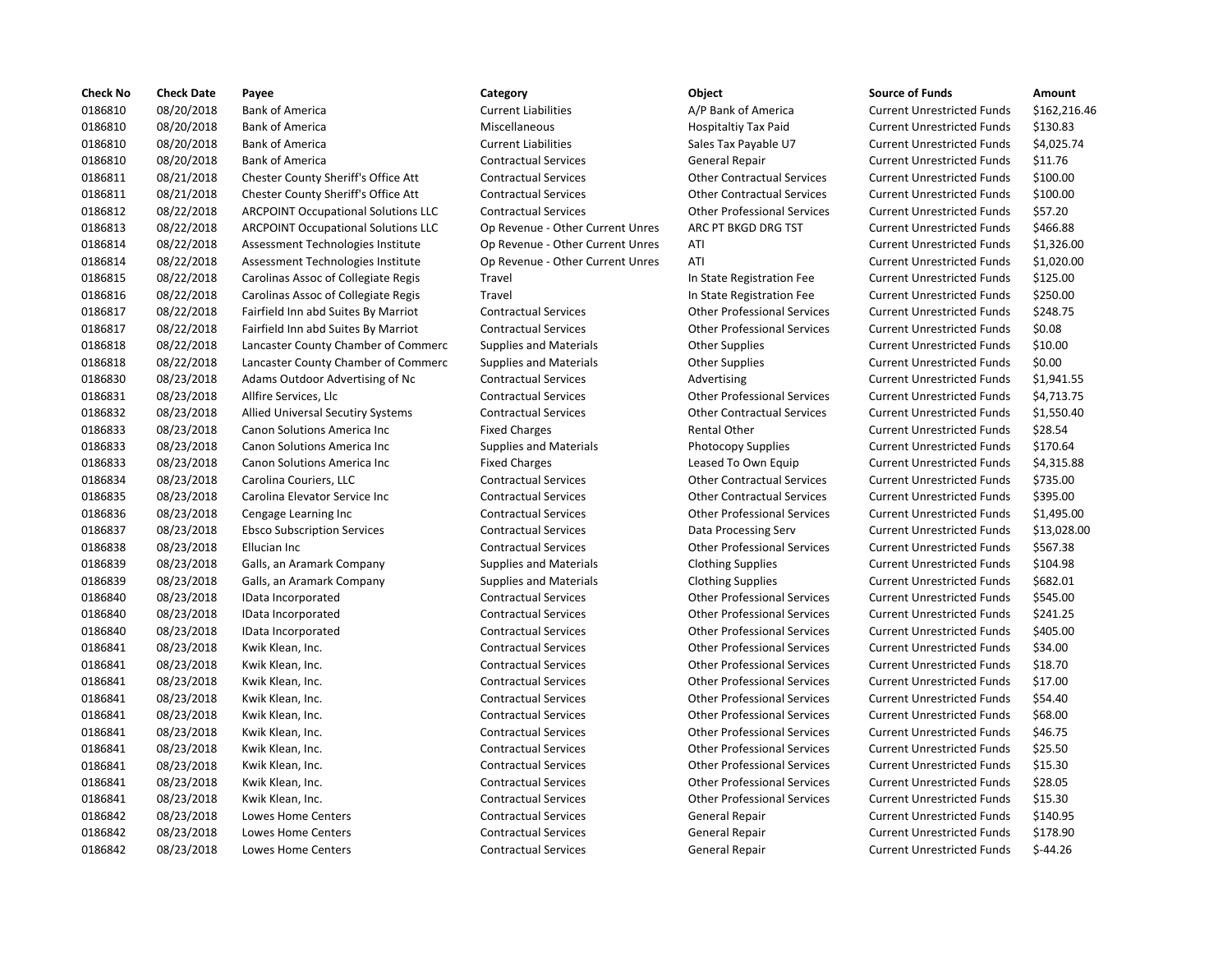| <b>Check No</b> | <b>Check Date</b> | Payee                               | Category                      | Object                             | <b>Source of Funds</b>            | Amount    |
|-----------------|-------------------|-------------------------------------|-------------------------------|------------------------------------|-----------------------------------|-----------|
| 0186843         | 08/23/2018        | Mid-Carolina Ahec, Inc.             | <b>Contractual Services</b>   | <b>Other Professional Services</b> | <b>Current Unrestricted Funds</b> | \$35.00   |
| 0186844         | 08/23/2018        | Jeffrey A. Monroe                   | <b>Contractual Services</b>   | <b>Other Professional Services</b> | <b>Current Unrestricted Funds</b> | \$525.00  |
| 0186845         | 08/23/2018        | Oclc Net Library #774418            | Equipment                     | Library Books, Maps & Film         | <b>Current Unrestricted Funds</b> | \$4,781.9 |
| 0186846         | 08/23/2018        | The Pest Bureau LLC                 | <b>Contractual Services</b>   | <b>Other Contractual Services</b>  | <b>Current Unrestricted Funds</b> | \$230.00  |
| 0186846         | 08/23/2018        | The Pest Bureau LLC                 | <b>Contractual Services</b>   | <b>Other Contractual Services</b>  | <b>Current Unrestricted Funds</b> | \$1,266.0 |
| 0186847         | 08/23/2018        | <b>Praxair Distribution Inc.</b>    | <b>Supplies and Materials</b> | <b>Education Supplies</b>          | <b>Current Unrestricted Funds</b> | \$24.62   |
| 0186848         | 08/23/2018        | Respondus Inc                       | <b>Contractual Services</b>   | <b>Other Professional Services</b> | <b>Current Unrestricted Funds</b> | \$2,095.0 |
| 0186848         | 08/23/2018        | Respondus Inc                       | <b>Contractual Services</b>   | <b>Other Professional Services</b> | <b>Current Unrestricted Funds</b> | \$3,545.0 |
| 0186849         | 08/23/2018        | RMF Engineering Inc                 | Permanent Improvements        | Reimbursables                      | <b>County Projects</b>            | \$628.24  |
| 0186850         | 08/23/2018        | Sign Techniques                     | <b>Contractual Services</b>   | <b>Other Professional Services</b> | <b>Current Unrestricted Funds</b> | \$239.68  |
| 0186851         | 08/23/2018        | <b>Snipes</b>                       | <b>Supplies and Materials</b> | Janitorial Supplies                | <b>Current Unrestricted Funds</b> | \$288.15  |
| 0186852         | 08/23/2018        | Southeastern Chapter National Safet | <b>Supplies and Materials</b> | <b>Education Supplies</b>          | <b>Current Unrestricted Funds</b> | \$867.64  |
| 0186852         | 08/23/2018        | Southeastern Chapter National Safet | <b>Supplies and Materials</b> | <b>Education Supplies</b>          | <b>Current Unrestricted Funds</b> | \$450.00  |
| 0186852         | 08/23/2018        | Southeastern Chapter National Safet | <b>Supplies and Materials</b> | <b>Education Supplies</b>          | <b>Current Unrestricted Funds</b> | \$65.00   |
| 0186853         | 08/23/2018        | Staffmark                           | <b>Contractual Services</b>   | <b>Other Contractual Services</b>  | <b>Current Unrestricted Funds</b> | \$519.28  |
| 0186853         | 08/23/2018        | <b>Staffmark</b>                    | <b>Contractual Services</b>   | <b>Other Contractual Services</b>  | <b>Current Unrestricted Funds</b> | \$476.28  |
| 0186853         | 08/23/2018        | Staffmark                           | <b>Contractual Services</b>   | <b>Other Contractual Services</b>  | <b>Current Unrestricted Funds</b> | \$519.28  |
| 0186853         | 08/23/2018        | Staffmark                           | <b>Contractual Services</b>   | <b>Other Contractual Services</b>  | <b>Current Unrestricted Funds</b> | \$519.28  |
| 0186853         | 08/23/2018        | Staffmark                           | <b>Contractual Services</b>   | <b>Other Contractual Services</b>  | <b>Current Unrestricted Funds</b> | \$519.28  |
| 0186853         | 08/23/2018        | Staffmark                           | <b>Contractual Services</b>   | <b>Other Professional Services</b> | <b>Current Unrestricted Funds</b> | \$255.40  |
| 0186853         | 08/23/2018        | Staffmark                           | <b>Contractual Services</b>   | <b>Other Professional Services</b> | <b>Current Unrestricted Funds</b> | \$389.48  |
| 0186854         | 08/23/2018        | <b>TEAM Mechanical, LLC</b>         | <b>Contractual Services</b>   | <b>Other Professional Services</b> | <b>Current Unrestricted Funds</b> | \$600.00  |
| 0186855         | 08/23/2018        | Vendable Systems Inc                | <b>Supplies and Materials</b> | <b>Food Supplies</b>               | <b>Current Unrestricted Funds</b> | \$27.00   |
| 0186855         | 08/23/2018        | Vendable Systems Inc                | <b>Supplies and Materials</b> | <b>Food Supplies</b>               | <b>Current Unrestricted Funds</b> | \$3.00    |
| 0186855         | 08/23/2018        | Vendable Systems Inc                | <b>Supplies and Materials</b> | <b>Food Supplies</b>               | <b>Current Unrestricted Funds</b> | \$12.00   |
| 0186855         | 08/23/2018        | Vendable Systems Inc                | <b>Supplies and Materials</b> | <b>Food Supplies</b>               | <b>Current Unrestricted Funds</b> | \$43.96   |
| 0186855         | 08/23/2018        | Vendable Systems Inc                | <b>Supplies and Materials</b> | <b>Food Supplies</b>               | <b>Current Unrestricted Funds</b> | \$0.03\$  |
| 0186856         | 08/23/2018        | Xerox Corporation                   | <b>Fixed Charges</b>          | Leased To Own Equip                | <b>Current Unrestricted Funds</b> | \$732.70  |
| 0186856         | 08/23/2018        | <b>Xerox Corporation</b>            | <b>Fixed Charges</b>          | Leased To Own Equip                | <b>Current Unrestricted Funds</b> | \$344.75  |
| 0186856         | 08/23/2018        | Xerox Corporation                   | <b>Fixed Charges</b>          | Leased To Own Equip                | <b>Current Unrestricted Funds</b> | \$747.71  |
| 0186857         | 08/28/2018        | Arts Council of York County         | <b>Supplies and Materials</b> | <b>Other Supplies</b>              | <b>Current Unrestricted Funds</b> | \$1,500.0 |
| 0186858         | 08/28/2018        | Barnes and Noble College Bookstore  | <b>Current Liabilities</b>    | A/P Student Barnes & Noble         | <b>Current Unrestricted Funds</b> | \$3,749.1 |
| 0186859         | 08/28/2018        | <b>Chester Rental Uniform</b>       | <b>Current Liabilities</b>    | Uniform                            | <b>Current Unrestricted Funds</b> | \$7.02    |
| 0186859         | 08/28/2018        | <b>Chester Rental Uniform</b>       | <b>Current Liabilities</b>    | Uniform                            | <b>Current Unrestricted Funds</b> | \$7.02    |
| 0186859         | 08/28/2018        | <b>Chester Rental Uniform</b>       | <b>Current Liabilities</b>    | Uniform                            | <b>Current Unrestricted Funds</b> | \$7.02    |
| 0186859         | 08/28/2018        | <b>Chester Rental Uniform</b>       | <b>Current Liabilities</b>    | Uniform                            | <b>Current Unrestricted Funds</b> | \$7.02    |
| 0186859         | 08/28/2018        | Chester Rental Uniform              | <b>Supplies and Materials</b> | <b>Clothing Supplies</b>           | <b>Current Unrestricted Funds</b> | \$7.02    |
| 0186859         | 08/28/2018        | <b>Chester Rental Uniform</b>       | <b>Supplies and Materials</b> | <b>Clothing Supplies</b>           | <b>Current Unrestricted Funds</b> | \$7.02    |
| 0186859         | 08/28/2018        | <b>Chester Rental Uniform</b>       | <b>Supplies and Materials</b> | <b>Clothing Supplies</b>           | <b>Current Unrestricted Funds</b> | \$7.02    |
| 0186859         | 08/28/2018        | Chester Rental Uniform              | <b>Supplies and Materials</b> | <b>Clothing Supplies</b>           | <b>Current Unrestricted Funds</b> | \$7.02    |
| 0186860         | 08/28/2018        | Cline Brandt Kochenower and Company | <b>Contractual Services</b>   | Auditing, Acct, Fin. Services      | <b>Current Unrestricted Funds</b> | \$3,880.0 |
| 0186860         | 08/28/2018        | Cline Brandt Kochenower and Company | <b>Contractual Services</b>   | Auditing, Acct, Fin. Services      | <b>Current Unrestricted Funds</b> | \$9,180.0 |
| 0186865         | 08/29/2018        | <b>Chester Rental Uniform</b>       | <b>Current Liabilities</b>    | Uniform                            | <b>Current Unrestricted Funds</b> | \$33.06   |
| 0186865         | 08/29/2018        | <b>Chester Rental Uniform</b>       | <b>Current Liabilities</b>    | Uniform                            | <b>Current Unrestricted Funds</b> | \$33.06   |
| 0186865         | 08/29/2018        | <b>Chester Rental Uniform</b>       | <b>Current Liabilities</b>    | Uniform                            | <b>Current Unrestricted Funds</b> | \$33.06   |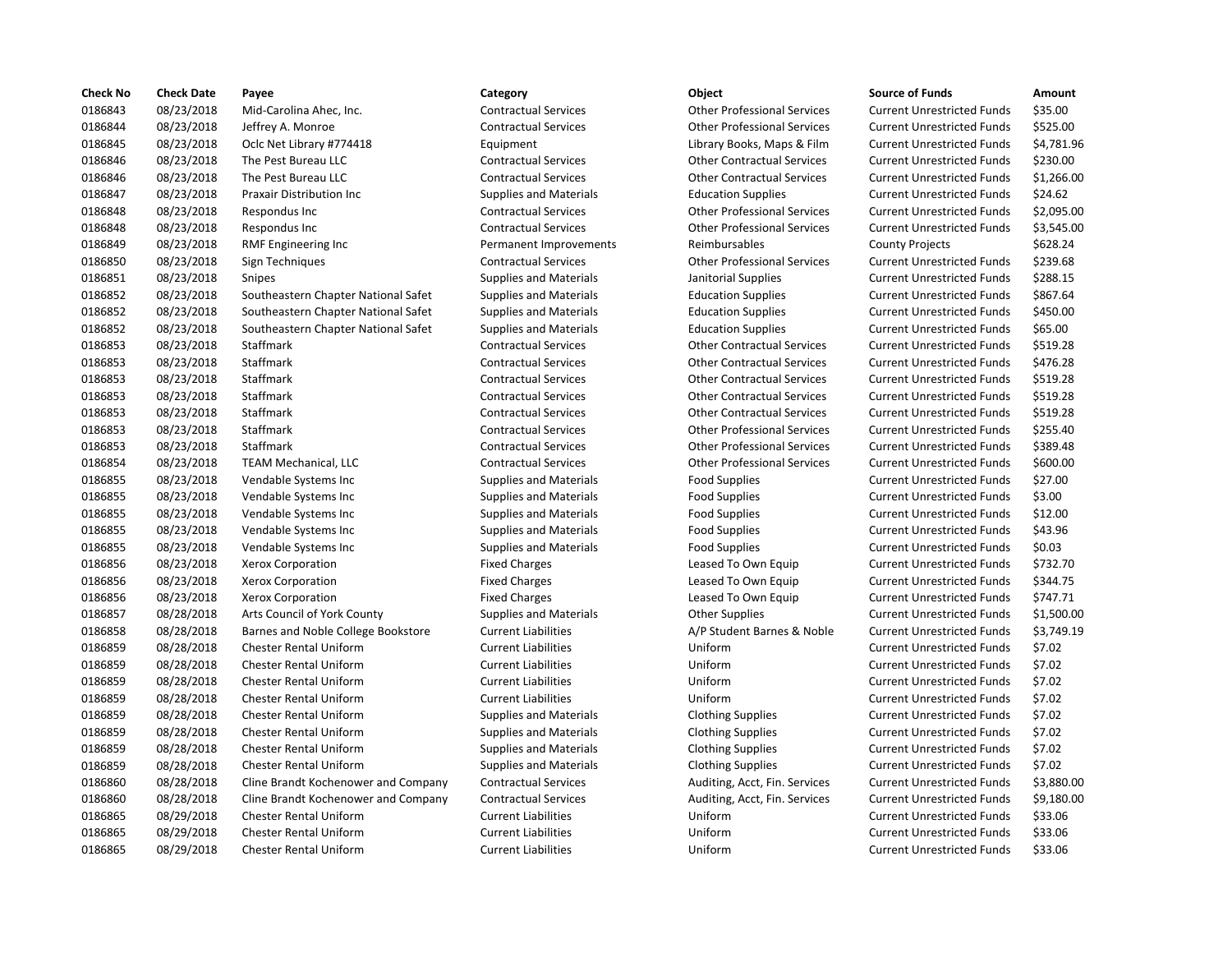| <b>Check No</b> | <b>Check Date</b> | Payee                               | Category                      | Object                               | <b>Source of Funds</b>            | Amount     |
|-----------------|-------------------|-------------------------------------|-------------------------------|--------------------------------------|-----------------------------------|------------|
| 0186865         | 08/29/2018        | <b>Chester Rental Uniform</b>       | <b>Current Liabilities</b>    | Uniform                              | <b>Current Unrestricted Funds</b> | \$33.06    |
| 0186865         | 08/29/2018        | <b>Chester Rental Uniform</b>       | <b>Supplies and Materials</b> | <b>Clothing Supplies</b>             | <b>Current Unrestricted Funds</b> | \$33.06    |
| 0186865         | 08/29/2018        | <b>Chester Rental Uniform</b>       | <b>Supplies and Materials</b> | <b>Clothing Supplies</b>             | <b>Current Unrestricted Funds</b> | \$33.06    |
| 0186865         | 08/29/2018        | <b>Chester Rental Uniform</b>       | <b>Supplies and Materials</b> | <b>Clothing Supplies</b>             | <b>Current Unrestricted Funds</b> | \$33.06    |
| 0186865         | 08/29/2018        | <b>Chester Rental Uniform</b>       | <b>Supplies and Materials</b> | <b>Clothing Supplies</b>             | <b>Current Unrestricted Funds</b> | \$33.06    |
| 0186866         | 08/29/2018        | Government Finance Officers Assoc o | Travel                        | In State Registration Fee            | <b>Current Unrestricted Funds</b> | \$225.00   |
| 0186867         | 08/29/2018        | Jd's Wings and Things               | <b>Current Assets</b>         | <b>Prepaid Expenses</b>              | <b>Current Unrestricted Funds</b> | \$2,000.0  |
| 0186868         | 08/30/2018        | <b>Bridge Interpreting Service</b>  | <b>Contractual Services</b>   | <b>Other Professional Services</b>   | <b>Current Unrestricted Funds</b> | \$6,180.0  |
| 0186868         | 08/30/2018        | <b>Bridge Interpreting Service</b>  | <b>Contractual Services</b>   | <b>Other Professional Services</b>   | <b>Current Unrestricted Funds</b> | \$5,595.0  |
| 0186869         | 08/30/2018        | Cox's Rock Hill Inc                 | <b>Contractual Services</b>   | <b>Other Professional Services</b>   | <b>Current Unrestricted Funds</b> | \$2,750.0  |
| 0186869         | 08/30/2018        | Cox's Rock Hill Inc                 | <b>Contractual Services</b>   | <b>Other Professional Services</b>   | <b>Current Unrestricted Funds</b> | $$-310.00$ |
| 0186870         | 08/30/2018        | Galls, an Aramark Company           | <b>Supplies and Materials</b> | <b>Clothing Supplies</b>             | <b>Current Unrestricted Funds</b> | \$13.38    |
| 0186870         | 08/30/2018        | Galls, an Aramark Company           | <b>Supplies and Materials</b> | <b>Clothing Supplies</b>             | <b>Current Unrestricted Funds</b> | \$280.05   |
| 0186871         | 08/30/2018        | Mid-Carolina Ahec, Inc.             | <b>Contractual Services</b>   | <b>Other Professional Services</b>   | <b>Current Unrestricted Funds</b> | \$140.00   |
| 0186872         | 08/30/2018        | Stericycle Inc                      | <b>Contractual Services</b>   | <b>Other Professional Services</b>   | <b>Current Unrestricted Funds</b> | \$75.72    |
| 0186872         | 08/30/2018        | Stericycle Inc                      | <b>Contractual Services</b>   | <b>Other Professional Services</b>   | <b>Current Unrestricted Funds</b> | \$10.09    |
| 0186872         | 08/30/2018        | Stericycle Inc                      | <b>Contractual Services</b>   | <b>Other Professional Services</b>   | <b>Current Unrestricted Funds</b> | \$242.29   |
| 0186872         | 08/30/2018        | Stericycle Inc                      | <b>Contractual Services</b>   | <b>Other Professional Services</b>   | <b>Current Unrestricted Funds</b> | \$176.67   |
| 0186873         | 08/30/2018        | Tapfin                              | <b>Contractual Services</b>   | <b>Other Professional Services</b>   | <b>Current Unrestricted Funds</b> | \$2,240.0  |
| 0186874         | 08/30/2018        | Trueline, Inc.                      | Permanent Improvements        | Roofing Repairs & Renov              | <b>County Projects</b>            | \$25,709   |
| E0008255        | 08/15/2018        | <b>YTC Employee</b>                 | Travel                        | Out of State Other Trans             | <b>Current Unrestricted Funds</b> | \$103.13   |
| E0008255        | 08/15/2018        | <b>YTC Employee</b>                 | Travel                        | <b>Out of State Meals</b>            | <b>Current Unrestricted Funds</b> | \$105.00   |
| E0008255        | 08/15/2018        | <b>YTC Employee</b>                 | Travel                        | Out of State Priv Auto               | <b>Current Unrestricted Funds</b> | \$19.19    |
| E0008255        | 08/15/2018        | <b>YTC Employee</b>                 | Travel                        | Out of State Air Trans               | <b>Current Unrestricted Funds</b> | \$50.00    |
| E0008256        | 08/15/2018        | <b>YTC Employee</b>                 | Travel                        | In State Priv Auto                   | <b>Current Unrestricted Funds</b> | \$71.71    |
| E0008257        | 08/15/2018        | <b>YTC Employee</b>                 | <b>Contractual Services</b>   | <b>Education &amp; Training Serv</b> | <b>Current Unrestricted Funds</b> | \$2,000.0  |
| E0008258        | 08/15/2018        | <b>YTC Employee</b>                 | Travel                        | In State Priv Auto                   | <b>Current Unrestricted Funds</b> | \$11.11    |
| E0008259        | 08/15/2018        | <b>YTC Employee</b>                 | Travel                        | In State Meals                       | <b>Current Unrestricted Funds</b> | \$25.00    |
| E0008260        | 08/15/2018        | <b>YTC Employee</b>                 | Travel                        | In State Priv Auto                   | <b>Current Unrestricted Funds</b> | \$30.30    |
| E0008261        | 08/15/2018        | <b>YTC Employee</b>                 | Travel                        | In State Priv Auto                   | <b>Current Unrestricted Funds</b> | \$90.90    |
| E0008261        | 08/15/2018        | <b>YTC Employee</b>                 | Travel                        | In State Meals                       | <b>Current Unrestricted Funds</b> | \$12.00    |
| E0008262        | 08/15/2018        | <b>YTC Employee</b>                 | Travel                        | In State Priv Auto                   | <b>Current Unrestricted Funds</b> | \$61.81    |
| E0008263        | 08/15/2018        | <b>YTC Employee</b>                 | Travel                        | In State Priv Auto                   | <b>Current Unrestricted Funds</b> | \$11.11    |
| E0008264        | 08/15/2018        | <b>YTC Employee</b>                 | Travel                        | In State Priv Auto                   | <b>Current Unrestricted Funds</b> | \$94.24    |
| E0008266        | 08/21/2018        | <b>YTC Employee</b>                 | Travel                        | Out of State Priv Auto               | <b>Current Unrestricted Funds</b> | \$32.47    |
| E0008266        | 08/21/2018        | <b>YTC Employee</b>                 | Travel                        | In State Priv Auto                   | <b>Current Unrestricted Funds</b> | \$84.58    |
| E0008267        | 08/21/2018        | <b>YTC Employee</b>                 | Travel                        | In State Priv Auto                   | <b>Current Unrestricted Funds</b> | \$400.80   |
| E0008268        | 08/23/2018        | <b>YTC Employee</b>                 | Travel                        | In State Priv Auto                   | <b>Current Unrestricted Funds</b> | \$71.51    |
| E0008269        | 08/23/2018        | <b>YTC Employee</b>                 | <b>Contractual Services</b>   | <b>Education &amp; Training Serv</b> | <b>Current Unrestricted Funds</b> | \$1,900.0  |
| E0008270        | 08/23/2018        | <b>YTC Employee</b>                 | <b>Contractual Services</b>   | <b>Education &amp; Training Serv</b> | <b>Current Unrestricted Funds</b> | \$2,000.0  |
| E0008271        | 08/23/2018        | <b>YTC Employee</b>                 | Travel                        | Out of State Lodging                 | <b>Current Unrestricted Funds</b> | \$419.16   |
| E0008271        | 08/23/2018        | <b>YTC Employee</b>                 | Travel                        | Out of State Meals                   | <b>Current Unrestricted Funds</b> | \$48.00    |
| E0008271        | 08/23/2018        | <b>YTC Employee</b>                 | Travel                        | Out of State Misc Travel             | <b>Current Unrestricted Funds</b> | \$40.00    |
| E0008271        | 08/23/2018        | <b>YTC Employee</b>                 | Travel                        | Out of State Priv Auto               | <b>Current Unrestricted Funds</b> | \$269.67   |
| E0008272        | 08/23/2018        | <b>YTC Employee</b>                 | Travel                        | In State Meals                       | <b>Current Unrestricted Funds</b> | \$226.00   |

# 0186865 08/29/2018 Chester Rental Uniform Current Liabilities Uniform Current Unrestricted Funds \$33.06 0186865 08/29/2018 Chester Rental Uniform Supplies and Materials Clothing Supplies Current Unrestricted Funds \$33.06 0186865 08/29/2018 Chester Rental Uniform Supplies and Materials Clothing Supplies Current Unrestricted Funds \$33.06 0186865 08/29/2018 Chester Rental Uniform Supplies and Materials Clothing Supplies Current Unrestricted Funds \$33.06 0186865 08/29/2018 Chester Rental Uniform Supplies and Materials Clothing Supplies Current Unrestricted Funds \$33.06 Assoc o Travel Current Unrestricted Funds \$225.00 0186867 08/29/2018 Jd's Wings and Things Current Assets Prepaid Expenses Current Unrestricted Funds \$2,000.00 0186868 08/30/2018 Bridge Interpreting Service Contractual Services Other Professional Services Current Unrestricted Funds \$6,180.00 Contractual Services **Contractual Services** Current Unrestricted Funds \$5,595.00 Contractual Services **Contractual Services** Other Professional Services Current Unrestricted Funds \$2,750.00 0186869 08/30/2018 Cox's Rock Hill Inc Contractual Services Other Professional Services Current Unrestricted Funds \$-310.00 0186870 08/30/2018 Galls, an Aramark Company Supplies and Materials Clothing Supplies Current Unrestricted Funds \$13.38 0186870 08/30/2018 Galls, an Aramark Company Supplies and Materials Clothing Supplies Current Unrestricted Funds \$280.05 0186871 08/30/2018 Mid-Carolina Ahec, Inc. Contractual Services Other Professional Services Current Unrestricted Funds \$140.00 Contractual Services **CONSICTED STERIC CONTRACT CONTRACTS** Current Unrestricted Funds \$75.72 0186872 08/30/2018 Stericycle Inc Contractual Services Other Professional Services Current Unrestricted Funds \$10.09 Contractual Services **Step-Ince Inc.** Other Professional Services Current Unrestricted Funds \$242.29 Contractual Services **Current Inc Contractual Services** Current Unrestricted Funds \$176.67 0186873 08/30/2018 Tapfin Contractual Services Other Professional Services Current Unrestricted Funds \$2,240.00 Permanent Improvements **Roofing Repairs & Renov** County Projects \$25,709.83 E0008255 08/15/2018 YTC Employee Travel Out of State Other Trans Current Unrestricted Funds \$103.13 E0008255 08/15/2018 YTC Employee Travel Out of State Meals Current Unrestricted Funds \$105.00 E0008255 08/15/2018 YTC Employee Travel Out of State Priv Auto Current Unrestricted Funds \$19.19 E0008255 08/15/2018 YTC Employee Travel Out of State Air Trans Current Unrestricted Funds \$50.00 Travel **EXECTS CONSIDENT IN State Priv Auto** Current Unrestricted Funds \$71.71 Contractual Services **Education & Training Serv** Current Unrestricted Funds \$2,000.00 Travel **EXECTS 200828 In State Priv Auto** Current Unrestricted Funds \$11.11 E0008259 08/15/2018 YTC Employee Travel In State Meals Current Unrestricted Funds \$25.00 E0008260 08/15/2018 YTC Employee Travel In State Priv Auto Current Unrestricted Funds \$30.30 E0008261 08/15/2018 YTC Employee Travel In State Priv Auto Current Unrestricted Funds \$90.90 E0008261 08/15/2018 YTC Employee Travel In State Meals Current Unrestricted Funds \$12.00 E0008262 08/15/2018 YTC Employee Travel In State Priv Auto Current Unrestricted Funds \$61.81 Travel **EXECO 826 OBSE In State Priv Auto** Current Unrestricted Funds \$11.11 E0008264 08/15/2018 YTC Employee Travel In State Priv Auto Current Unrestricted Funds \$94.24 Travel **EXECO 828 COUPENS** Out of State Priv Auto **Current Unrestricted Funds** \$32.47 Endel Travel Travel In State Priv Auto Current Unrestricted Funds \$84.58 Travel **EXECUTE:** In State Priv Auto Current Unrestricted Funds \$400.80 E0008268 08/23/2018 YTC Employee Travel In State Priv Auto Current Unrestricted Funds \$71.51 E0008269 08/23/2018 YTC Employee Contractual Services Education & Training Serv Current Unrestricted Funds \$1,900.00 Contractual Services **Education & Training Serv** Current Unrestricted Funds \$2,000.00 Travel **EXECUTE:** Cut of State Lodging Current Unrestricted Funds \$419.16 E0008271 08/23/2018 YTC Employee Travel Out of State Meals Current Unrestricted Funds \$48.00 E0008271 08/23/2018 YTC Employee Travel Out of State Misc Travel Current Unrestricted Funds \$40.00 Travel **EXACCE CONSTAND OUT OUT OUT OUT AUTOR** Current Unrestricted Funds \$269.67